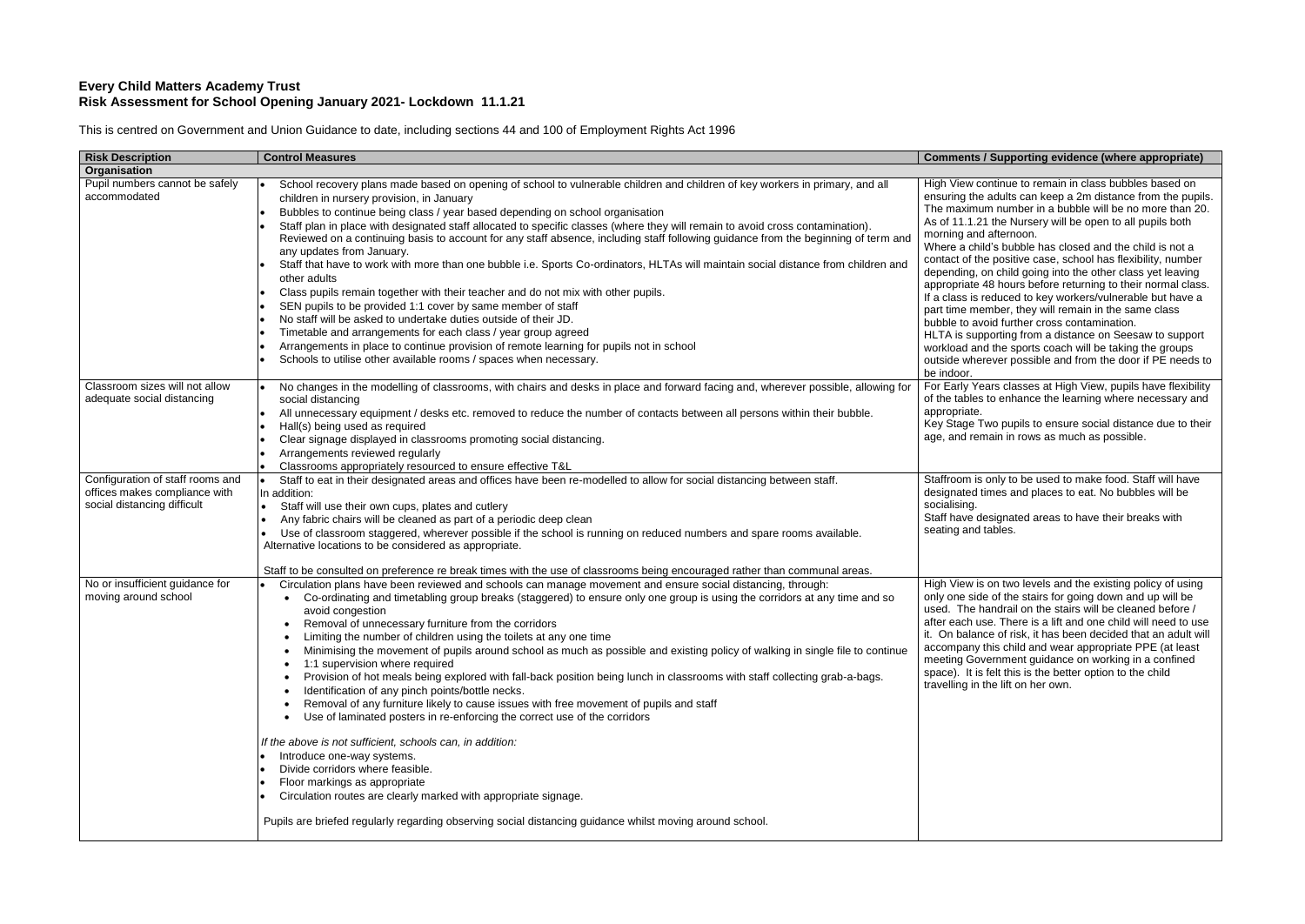| Pupils may not observe social                | Break and lunch times are staggered.                                                                                                    | Packed lunch                    |
|----------------------------------------------|-----------------------------------------------------------------------------------------------------------------------------------------|---------------------------------|
| distancing at break and                      | External areas are designated for different groups.                                                                                     | disposable b                    |
| lunchtimes                                   | Pupils are reminded about social distancing as break times begin.                                                                       |                                 |
|                                              | Social distancing signage is in place around the school and in key areas.                                                               |                                 |
|                                              | Supervision levels are appropriate, especially with younger pupils, to support social distancing.                                       | The hall is us<br>before any of |
|                                              | In addition to the above, the following is in place for lunch times:                                                                    | School is loo                   |
|                                              | Pupils are reminded about social distancing as lunch break begins.                                                                      | will be distrib                 |
|                                              | Pupils wash their hands before and after eating.                                                                                        | system.                         |
|                                              | Staff deliver grab-a-bags to classrooms for lunch to be eaten in class and these are disposed of in the classroom                       |                                 |
|                                              | Eating areas in the classroom are cleaned before use and after use.                                                                     |                                 |
| Ineffective supervision in use of<br>toilets | Pupils reminded that they can only use the toilet one at a time.                                                                        | All are signed<br>after use.    |
|                                              | Where possible designate toilets for specific groups (make unisex)<br>Where possible pupils escorted to the toilet by a member of staff |                                 |
|                                              | Pupils are encouraged to access the toilet during class/throughout the day to help avoid queues.                                        |                                 |
|                                              | Pupils are reminded regularly on how to wash hands and young children are supervised in doing so.                                       |                                 |
|                                              | Staff to wipe door handles and taps before / after use                                                                                  |                                 |
| Excessive number of adults /                 | Staggered school start / finish times                                                                                                   | <b>Evidence</b>                 |
| pupils at any one time in one                | Social distancing re-enforced through external ground markings (spray paint) and signage at key points e.g. entrance / exits,           | School-speci                    |
| location e.g. at drop off / pick up          | school pathways indicate 2 metres distance                                                                                              | managing of                     |
| times, hand sanitisation stations            | Designated drop off / pick up points                                                                                                    | school that w                   |
| etc.                                         | Use of available entrances and exits is maximised                                                                                       | circulation ro                  |
|                                              | In Reception area:                                                                                                                      | parents in ad                   |
|                                              | Parents / visitors to school by appointment only other than in emergencies (use of telephone contact promoted)                          |                                 |
|                                              | Non-essential deliveries and professionals from support agencies to school are minimised. If visits are made:                           |                                 |
|                                              | Social distancing guidance is clearly displayed to protect reception staff (e.g. distance from person stood at reception desk).         |                                 |
|                                              | Reception window kept closed when communicating with visitors, table located in Reception area for the drop off of documentation        |                                 |
|                                              | and deliveries left in Reception area                                                                                                   |                                 |
|                                              | Reception staff apply guidelines and restrictions for visitors                                                                          |                                 |
|                                              | Parents / carers regularly reminded, at least weekly, of expectations.                                                                  |                                 |
| <b>Staffing</b>                              |                                                                                                                                         |                                 |
| Reduction in the capacity of Trust           | CEO and BD to work from home where possible. When coming into school separate rooms will be used.<br>$\bullet$                          | Plan in place                   |
| Leadership (CEO, Head, BD and                | Heads / Deputy Heads to oversee the operation of the school and not be attached to any one group of pupils and remain outside           | e.g. delegatio                  |
| SBMs) due to contracting Covid19             | of pupil 'bubbles' wherever possible                                                                                                    |                                 |
|                                              |                                                                                                                                         |                                 |
|                                              |                                                                                                                                         |                                 |
|                                              | If self-isolating due suspected or confirmed case of Covid19 (mild symptoms):                                                           |                                 |
|                                              | CEO                                                                                                                                     |                                 |
|                                              | Continued leadership of the Trust and its schools whilst working from home                                                              |                                 |
|                                              | Continued support of heads and BD under the direction of the CEO                                                                        |                                 |
|                                              | Regular updates for trustees / LGB and monitoring by the Trust to ensure continued effective running of schools throughout the          |                                 |
|                                              | crisis                                                                                                                                  |                                 |
|                                              | Heads / BD/ SBMs                                                                                                                        |                                 |
|                                              | Continued leadership of the school whilst working from home                                                                             |                                 |
|                                              | Support from CEO, BD, other heads and SBMs in the Trust                                                                                 |                                 |
|                                              | If a confirmed case of Covid19 is more serious resulting in the inability to work and long term absence:                                |                                 |
|                                              | CEO                                                                                                                                     |                                 |
|                                              | Heads, BD and SLT of schools follow prepared action plan including delegated leadership roles                                           |                                 |
|                                              | Intensive support of heads and BD on an individual and collective basis with delegation of tasks as required                            |                                 |
|                                              | Mobilise resources from within the Trust to support individual schools if required<br>$\bullet$                                         |                                 |
|                                              | Longer term delegation of work to other SLT<br>$\bullet$                                                                                |                                 |
|                                              | Day to day monitoring of the position and action by the Board of Trustees                                                               |                                 |
|                                              | Updates provided to the LA and DfE with support provided as required<br>$\bullet$                                                       |                                 |
|                                              | Heads / BD / SBMs                                                                                                                       |                                 |
|                                              |                                                                                                                                         |                                 |
|                                              | More intensive support from the CEO / BD<br>Support from CEO, BD, other heads and SBMs in the Trust                                     |                                 |

Packed lunches - parents will be encourage to use disposable bags instead of lunch boxes wherever possible. sed for FS only, one class at a time, and wiped before any other year group enters. School is looking at providing warm meals to all but these buted in classrooms for those on the rota ed, staff monitor and spray, wipe before and School-specific action plans developed by heads for the managing of adults / children bringing in / taking from school that will ensure 2 metre distancing is in place e.g. circulation routes, ground markings. Instructions sent to parents in advance (email / letter). Plan in place detailing actions to be taken in these events e.g. delegation of work, change in roles etc.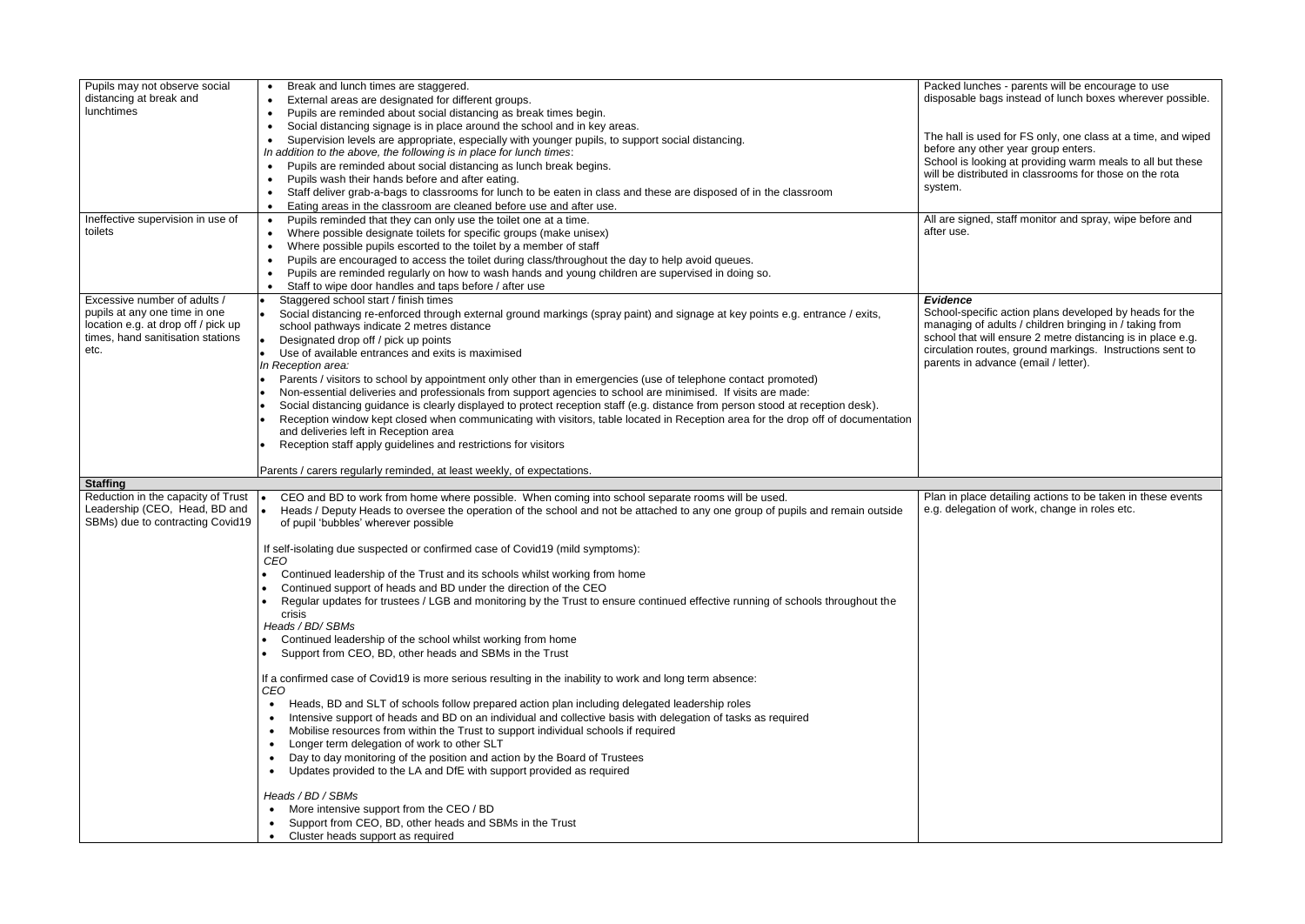## *Supporting Evidence*

alth Questionnaire

- le Persons Guidance and staff confirmation of from home or at school
- ff absence returns
- aff classed as vulnerable wishing to return to

e re staff self-referral for testing

## *Supporting Evidence*

alth Questionnaire

le Persons Guidance and staff confirmation of from home or at school. If a member of staff as vulnerable but wanting to work in school will ted duties

alse negatives remains and further testing may  $te$ 

# Evidence

staff self-referral for testing

old school specific behaviour policies these viewed and adapted where appropriate to take ny impact resulting from Covid19 $\,$ 

### $Evidence$

Positive Handling Plans / EHCPs updated with means of mitigating, as far as possible, increased risks associated with Covid19 (tailored to individual needs) i.e. physical for scratching, punching, spitting.

|                                                                 | Regular updates for LGB and Board of Trustees to ensure continued effective running of schools throughout the crisis<br>$\bullet$             |                     |
|-----------------------------------------------------------------|-----------------------------------------------------------------------------------------------------------------------------------------------|---------------------|
|                                                                 | Clear guidance re senior staff roles<br>$\bullet$                                                                                             |                     |
|                                                                 | Clear cover arrangements                                                                                                                      |                     |
|                                                                 | Access to school management for guidance and support<br>$\bullet$                                                                             |                     |
| School does not have enough                                     | All staff have been identified to be available to work in school. Those that are in receipt of a shielding letter work from home<br>$\bullet$ | <b>Supporting L</b> |
| staff to teach classes, meet                                    | supporting remote learning.                                                                                                                   | Staff Hea           |
| statutory requirements in school                                | Catering staff are aware of safe working practices<br>$\bullet$                                                                               | Vulnerab            |
| and/or operate effective home                                   |                                                                                                                                               |                     |
| learning                                                        | Staff numbers monitored on a daily basis and expected return dates for those self-isolating<br>$\bullet$                                      | working f           |
|                                                                 | Full engagement of those staff who are self-isolating or shielding but who are well enough to plan / review online learning.<br>$\bullet$     | Daily staf          |
|                                                                 | Number classed as clinically extremely vulnerable is at a manageable level<br>$\bullet$                                                       | RA for sta          |
|                                                                 | Effective staff testing to help manage staffing levels and support staff wellbeing<br>$\bullet$                                               | work                |
|                                                                 | Use of supply staff (confirmation of no Covid symptoms)<br>$\bullet$                                                                          | Guidance            |
|                                                                 | School will be closed should there be insufficient staff to keep children safe. Emergency resilience plans will be followed.<br>$\bullet$     |                     |
| No contingency for the absence of                               | Arrangement in place with Code Green for support in the event of one or both IT technicians being off due to suspected /<br>$\bullet$         |                     |
| IT staff                                                        | confirmed case of Covid19.                                                                                                                    |                     |
| Staff classed as vulnerable or                                  | All members of staff with underlying health issues, those within vulnerable groups or who are shielding have let the school know<br>$\bullet$ | <b>Supporting L</b> |
| those who are shielding are not                                 |                                                                                                                                               | Staff Hea           |
| identified and so measures have                                 | through the completion of a Health Questionnaire and Vulnerable Adult form.                                                                   |                     |
|                                                                 | Any updated government advice will be followed regarding members of staff with underlying health conditions<br>$\bullet$                      | Vulnerab            |
| not been put in place to protect                                | Staff are clear about the definitions and associated mitigating strategies in relation to people who are classed as clinically<br>$\bullet$   | working f           |
| them                                                            | vulnerable and clinically extremely vulnerable.                                                                                               | classed a           |
|                                                                 |                                                                                                                                               | be allocat          |
|                                                                 |                                                                                                                                               |                     |
|                                                                 |                                                                                                                                               |                     |
| New staff have no opportunity to                                | Online induction using various media e.g. presentations, videos, virtual tours etc.<br>$\bullet$                                              |                     |
| familiarise themselves with the                                 | Issuing of staff handbook and key policies<br>$\bullet$                                                                                       |                     |
| school and its policies and                                     |                                                                                                                                               |                     |
| procedures                                                      |                                                                                                                                               |                     |
| Testing is not used effectively to                              | Guidance on getting tested has been issued to all staff.<br>$\bullet$                                                                         | The risk of fa      |
| help manage staffing levels and                                 |                                                                                                                                               | be appropriat       |
| support staff wellbeing                                         |                                                                                                                                               |                     |
|                                                                 |                                                                                                                                               | Supporting          |
|                                                                 |                                                                                                                                               | Guidance re         |
| <b>Pupil Behaviour</b>                                          |                                                                                                                                               |                     |
| Pupils' behaviour on return to                                  | • The school's behaviour policy has been revised to include compliance with social distancing and this has been communicated to               | As schools he       |
| school does not comply with                                     |                                                                                                                                               | should be rev       |
|                                                                 | staff, pupils and parents.                                                                                                                    |                     |
| social distancing guidance                                      | • Clear messaging to pupils on the importance and reasons for social distancing is reinforced throughout the school day by staff and          | account of ar       |
|                                                                 | through posters, electronic boards, and floor markings. For young children this is done through age-appropriate methods such as               |                     |
|                                                                 | stories and games.                                                                                                                            | Supporting          |
|                                                                 | • Messages to parents reinforce the importance of social distancing.                                                                          | Positive Hand       |
|                                                                 | • Staff model social distancing consistently.                                                                                                 | mitigating, as      |
|                                                                 | • The movement of pupils around the school is minimised.                                                                                      | with Covid19        |
|                                                                 | • Large gatherings are avoided at all times.                                                                                                  | intervention f      |
|                                                                 | • Break times and lunch times are structured to support social distancing and are closely supervised.                                         |                     |
|                                                                 | • Senior leaders monitor areas where there are breaches of social distancing measures and arrangements are reviewed.                          |                     |
|                                                                 | • Arrangements for social distancing of younger primary school children have been agreed and staff are clear on expectations.                 |                     |
|                                                                 |                                                                                                                                               |                     |
|                                                                 | Children are reminded of expectations on a daily basis.                                                                                       |                     |
|                                                                 | • EHCPs / Positive handling plans and / or RAs updated with measures to mitigate additional risks associated with Covid19 for pupils          |                     |
|                                                                 | where 2 metre social distancing cannot be maintained and physical intervention required i.e. child is familiar and comfortable with           |                     |
|                                                                 | supervising staff wearing PPE, staff aware of common triggers and the de-escalation strategies to be employed, wearing of                     |                     |
|                                                                 |                                                                                                                                               |                     |
|                                                                 | appropriate PPE at all times, support of another adult etc. Plans / RAs tailored to the needs of the child.                                   |                     |
|                                                                 | • In the unlikely event that representatives from support services visit school, they will be instructed to follow the school's guidelines    |                     |
|                                                                 | on maintaining social distancing                                                                                                              |                     |
| <b>Health and Safety</b>                                        |                                                                                                                                               |                     |
| Appropriate action not taken when  .                            | Government guidance to be followed re confirmed case amongst the school community (Section 8)                                                 |                     |
| there is a confirmed case of Covid<br>re pupil, staff or parent |                                                                                                                                               |                     |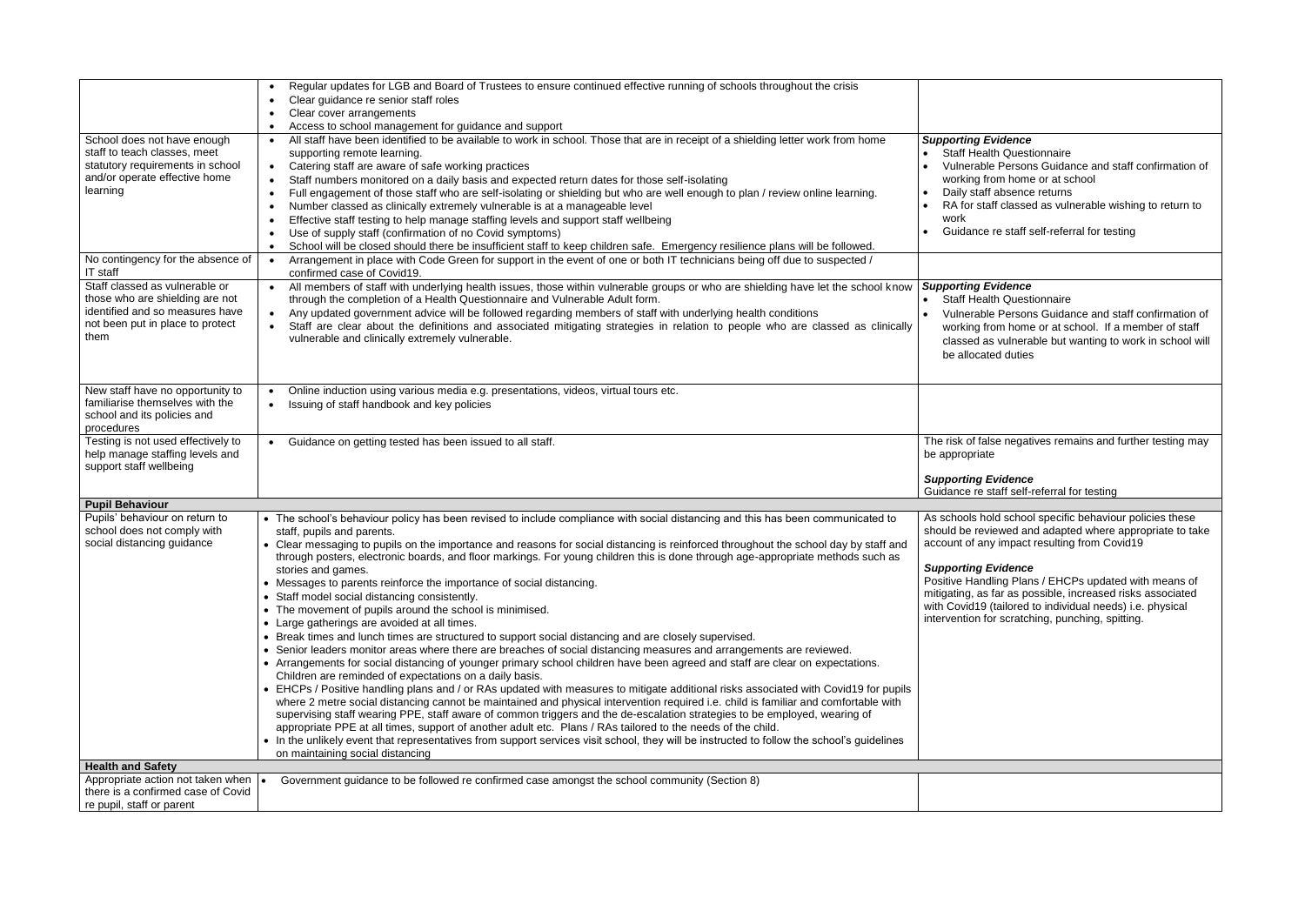PFI schools – Cleaning Plan to be agreed with contractor Other schools – own Cleaning Plan developed

> *<i>Fvidence* an

*Supporting Evidence* ated around school

*Supporting Evidence*  $\Omega$  policy

| Cleanliness of the school and<br>equipment is not maintained to | Deep clean of all areas of school prior to opening<br>$\bullet$                                                                           | PFI schools -       |
|-----------------------------------------------------------------|-------------------------------------------------------------------------------------------------------------------------------------------|---------------------|
| high standard                                                   | Cleaning staff, including the caretaker, on site throughout the day<br>$\bullet$                                                          | Other school        |
|                                                                 | Morning and evening cleaning of all areas of school<br>$\bullet$                                                                          | <b>Supporting</b>   |
|                                                                 | Staff responsible for regular sanitising of PCs, keyboards etc.<br>$\bullet$                                                              | <b>Cleaning Pla</b> |
|                                                                 | Sanitising of equipment in other areas e.g. photocopier to be undertaken after each use                                                   |                     |
|                                                                 | Play equipment, including loose external (if applicable), to be wiped down after use                                                      |                     |
|                                                                 | Throughout the day, regular cleaning of hot spots by caretaker / cleaners                                                                 |                     |
|                                                                 | External fixed play equipment not to be used                                                                                              |                     |
|                                                                 | Appropriate use of soft furnishings                                                                                                       |                     |
|                                                                 | Any fabric chairs will be cleaned as part of a periodic deep clean                                                                        |                     |
|                                                                 | Shared resources kept to a minimum and cleaned after every use, including books. Pupils will be allocated their own pack of               |                     |
|                                                                 | equipment that will remain on their own designated desk and cleaned at the end of each day by them.                                       |                     |
|                                                                 | Regular washing of hands etc.<br>$\bullet$                                                                                                |                     |
| School does not have effective                                  | Long-standing Government guidance followed i.e. regular washing of hands, alcohol hand rubs, hand sanitisers<br>$\bullet$                 | <b>Supporting</b>   |
| cleansing systems in place                                      | All children returning to school to be reminded of expectations regarding hand washing etc. Staff managing each group will                | Posters locat       |
|                                                                 | ensure washing of hands takes place on entering and leaving school and pre/post break times. Assistance for those that struggle           |                     |
|                                                                 | to do so independently. Touch points to be cleaned before / after use.                                                                    |                     |
|                                                                 | Soap and warm water available in all children's toilets, areas used for personal care of pupils, staff toilets, classrooms and kitchen    |                     |
|                                                                 | areas.                                                                                                                                    |                     |
|                                                                 | Hand sanitisers will be made available throughout school                                                                                  |                     |
|                                                                 | Caretaker will complete daily checks on all soap / sanitiser dispensers and will ensure that they are filled. If the soap / sanitiser     |                     |
|                                                                 | dispensers are found to be empty during the school day it will be the responsibility of the member of staff who discovered it to          |                     |
|                                                                 | inform the school office / SLT who will make arrangements for it to be filled as soon as possible.                                        |                     |
|                                                                 | Sterilising wipes (alcohol based) to be provided for key touch points e.g. in reprographics room                                          |                     |
|                                                                 | Provision of tissues in appropriate locations, including all classrooms, for 'catch it, bin it, kill it' (gloves available if needed) and |                     |
|                                                                 | pupils reminded of expectations in their use                                                                                              |                     |
|                                                                 | Provision of tall lidded bins in classrooms and throughout school                                                                         |                     |
|                                                                 |                                                                                                                                           |                     |
|                                                                 | Only rooms with windows that can be kept opened to be used with children.                                                                 |                     |
|                                                                 | Internal doors to be kept open to aid ventilation and minimise contact with door handles. Where this is not possible, sanitising          |                     |
|                                                                 | wipes to be used.                                                                                                                         |                     |
|                                                                 | Regularly wiping down of touch points                                                                                                     |                     |
|                                                                 | Hand dryers - having consulted various parties, including PFI contractors, regarding the risk, these will remain in use with regular      |                     |
|                                                                 | reminders regarding the need to wash hands for 20 seconds prior to use                                                                    |                     |
|                                                                 | Air conditioning will not be used in those schools that have it, the alternative of allowing circulation through the opening of           |                     |
|                                                                 | windows (and doors where allowed) will be used                                                                                            |                     |
|                                                                 | Where drinking fountains are in place, these will not be used                                                                             |                     |
|                                                                 | Limit the amount of shared resources<br>$\bullet$                                                                                         |                     |
|                                                                 | Marking of work in books to be limited and pupils not to take home exercise books from school<br>$\bullet$                                |                     |
|                                                                 | Posters reminding pupils and staff of responsibilities e.g. in washing hands regularly in places at key areas throughout school           |                     |
|                                                                 | Sufficient stock of all products maintained through regular audits (at least weekly) of sanitiser dispensers, wipes and tissues to        |                     |
|                                                                 | ensure re-orders completed in a timely fashion                                                                                            |                     |
|                                                                 | Pupils to bring in their own water bottles                                                                                                |                     |
| First Aid provision is inadequate                               | At least two registered first aiders and paediatric first aiders on site at all times                                                     | <b>Supporting</b>   |
|                                                                 | Stock checks of first aid equipment are regularly undertaken                                                                              | <b>Updated FA</b>   |
|                                                                 | A room in school is designated as a medical room that is to be used to hold children exhibiting Covid systems until collected by a        |                     |
|                                                                 | parent. Room to allow 2m distancing, ventilation for airflow and access to nearby toilets (PPE to be worn and room to be deep             |                     |
|                                                                 | cleaned after use).                                                                                                                       |                     |
| School does not have appropriate                                | The Trust has developed PPE guidance based on NHS staff guidance (rather than government advice).                                         | DfE recomm          |
| PPE for staff                                                   | Rolling three months' supply of face masks is held for all staff                                                                          | schools (othe       |
|                                                                 | Further PPE for 'intimate' care is held                                                                                                   | advises that        |
|                                                                 |                                                                                                                                           | with others in      |
|                                                                 | Gloves                                                                                                                                    | overcautious        |
|                                                                 | Aprons                                                                                                                                    | for day to da       |
|                                                                 | Goggles                                                                                                                                   | PPE to use b        |
|                                                                 | Designated bins located throughout school for the safe disposal of PPE after use. Pedal bins will be used wherever possible and           |                     |
|                                                                 | others will have lids that will be sanitised at the beginning / lunchtime and end of day                                                  | <b>Supporting</b>   |
|                                                                 |                                                                                                                                           | PPE Guidan          |
|                                                                 |                                                                                                                                           |                     |

DfE recommendation, to date, is that PPE is not needed in schools (other than for intimate care). More generally it advises that PPE, such as masks, be worn when working with others in confined spaces and the Trust's view is to be overcautious in protecting its staff and provide masks/visors for day to day use. Staff have the available resources for both mask and visor when 2m is difficult.

*<i>Evidence* 

ice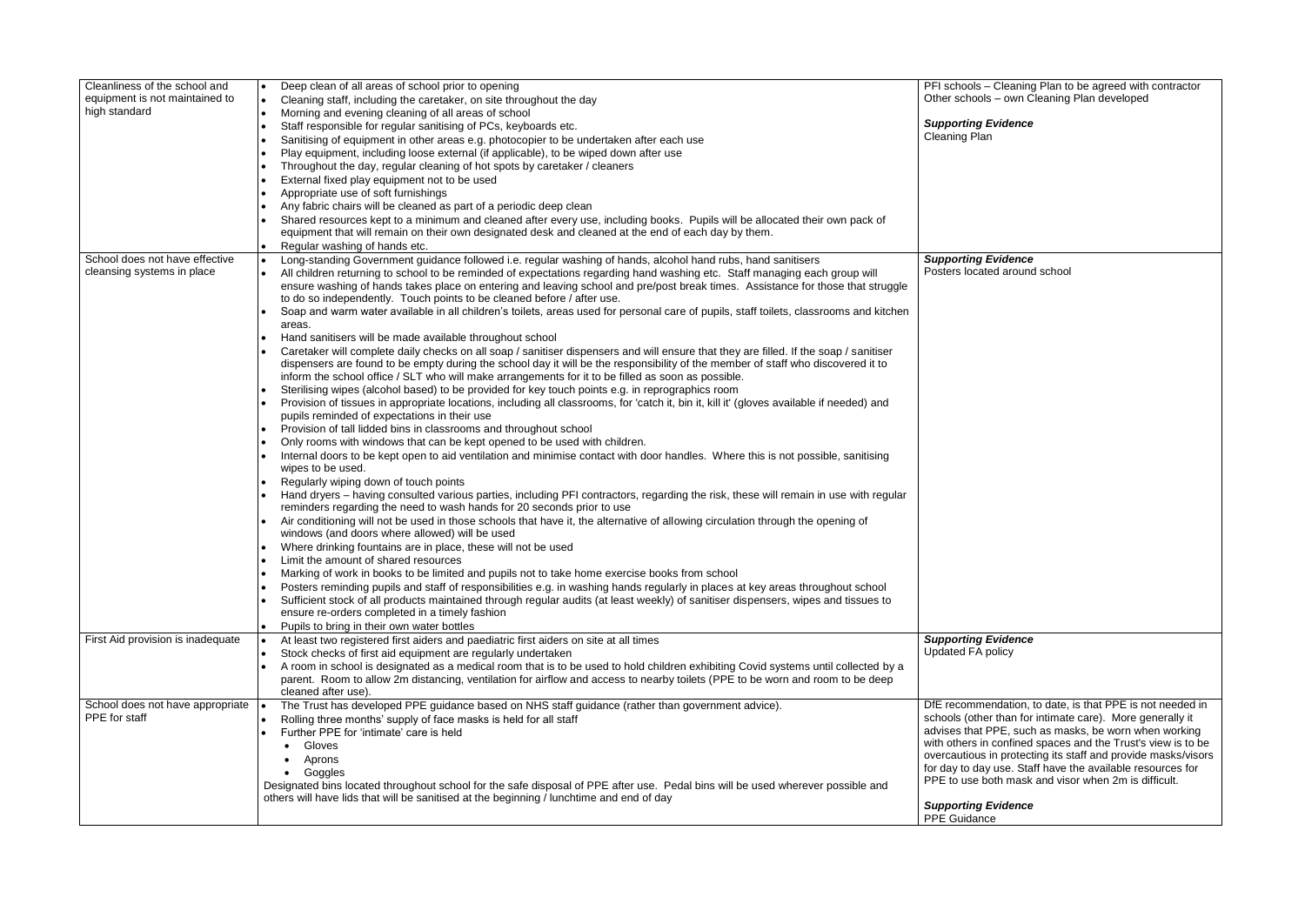| <b>Supporting Evidence</b>                                                                  |
|---------------------------------------------------------------------------------------------|
| School-specific fire procedures / evacuation plans                                          |
| Due to the reduction of numbers pupils can now socially<br>distance at the assembly points. |

*Supporting Evidence* .<br>Persons Guidance

One school in the Trust has a Resource Provision. A number of the children who attend use transport arranged by the LA. Assurances have been given that, following their ments, social distancing will be maintained

### *<i>Fvidence*

spondence between LA and school 20 May

*<i><u>Evidence</u>* 

| Fire procedures are not<br>appropriate for new arrangements                                                                                                                         | Fire procedures reviewed and revised as required, due to:<br>Possible absence of fire marshals<br>Social distancing rules during evacuation and at assembly points<br>Possible need for additional assembly point(s) to enable social distancing where possible<br>Staff and pupils have been briefed on any new evacuation procedures.<br>Fire marshals have been trained and briefed appropriately.<br>Plans for fire evacuation drills are in place which are in line with social distancing measures.<br>$\bullet$                                                                                                                                          | <b>Supporting Evidence</b><br>School-specific fire pro<br>Due to the reduction of<br>distance at the asseml |
|-------------------------------------------------------------------------------------------------------------------------------------------------------------------------------------|-----------------------------------------------------------------------------------------------------------------------------------------------------------------------------------------------------------------------------------------------------------------------------------------------------------------------------------------------------------------------------------------------------------------------------------------------------------------------------------------------------------------------------------------------------------------------------------------------------------------------------------------------------------------|-------------------------------------------------------------------------------------------------------------|
| Pupils with underlying health<br>issues or those who are shielding<br>are not identified and so<br>measures have not been put in<br>place to protect them                           | Parents have been provided with clear guidance and this is reinforced on a regular basis.<br>$\bullet$<br>Covid-19 page on the school website provides relevant information<br>Parents have been asked to make the school aware of pupils' underlying health conditions and the school has sought to ensure<br>that the appropriate guidance has been acted upon.<br>The school, and parents are clear about the definitions and associated mitigating strategies relating to people who are classed<br>as clinically vulnerable and clinically extremely vulnerable.<br>Schools have a regularly updated register of pupils with underlying health conditions. | <b>Supporting Evidence</b><br>Vulnerable Persons G                                                          |
| Staff cannot travel safely to and<br>from school                                                                                                                                    | Member of staff to advise school if there are problems in travelling to and from school. From these discussions a way forward will be<br>determined, including working from home.                                                                                                                                                                                                                                                                                                                                                                                                                                                                               |                                                                                                             |
| Social distancing of pupils using<br>school transport is not possible                                                                                                               | Providers / LA have confirmed that, following their risk assessments, social distancing on the transport provided will be<br>accommodated                                                                                                                                                                                                                                                                                                                                                                                                                                                                                                                       | One school in the Trus<br>number of the children<br>by the LA. Assurance:<br>risk assessments, soc          |
|                                                                                                                                                                                     |                                                                                                                                                                                                                                                                                                                                                                                                                                                                                                                                                                                                                                                                 | <b>Supporting Evidence</b><br>Email correspondence<br>2020                                                  |
| Mental Health - children and staff                                                                                                                                                  |                                                                                                                                                                                                                                                                                                                                                                                                                                                                                                                                                                                                                                                                 |                                                                                                             |
| Pupils' mental health has been<br>adversely affected during the<br>period that the school has been<br>closed and returning to school<br>with a significantly changed<br>environment | Schools have trained staff to deliver PHSCE/SEMSH support for vulnerable pupils.<br>$\bullet$<br>Staff are receiving Trauma Informed Schools training<br>$\bullet$<br>Access to external agencies and therapists as required<br>Wellbeing/mental health is discussed regularly in PSHE<br>$\bullet$<br>Parents / pupils to be signposted to websites to support the mental health<br>$\bullet$                                                                                                                                                                                                                                                                  |                                                                                                             |
| The mental health of staff has<br>been adversely affected during<br>the period that the school has<br>been closed                                                                   | Staff are encouraged and reminded to raise any anxieties they may be feeling with their line manager<br>$\bullet$<br>Line managers are proactive in discussing wellbeing with the staff that they manage, including their workload.<br>Staff briefings and training have included content on wellbeing.<br>Staff will be signposted to useful websites and resources<br>Referrals to OHU                                                                                                                                                                                                                                                                        |                                                                                                             |
| Pupils and staff are grieving<br>because of loss of friends or<br>family                                                                                                            | Schools have Thrive trained staff<br>Staff are receiving Trauma Informed Schools training<br>$\bullet$<br>Access to external agencies e.g. educational psychologists and therapists as required<br>$\bullet$<br>OHU referrals                                                                                                                                                                                                                                                                                                                                                                                                                                   |                                                                                                             |
| <b>Communication</b>                                                                                                                                                                |                                                                                                                                                                                                                                                                                                                                                                                                                                                                                                                                                                                                                                                                 |                                                                                                             |
| Ineffective communication with<br>key stakeholders                                                                                                                                  | Communications strategies for the following groups are in place:<br>Staff - email / online meetings<br>Pupils - Seesaw, Dojo etc.<br>$\bullet$<br>Parents - email, Schoolcomms, Seesaw (other online communication media)<br>Trust - email / online meetings<br>LGB - email / online meetings<br>Local authority - email / online meetings<br>Regular updates provided.                                                                                                                                                                                                                                                                                         | <b>Supporting Evidence</b><br>Parent-friendly recove<br>available on the schoo                              |
| Staff, pupils and parents are not<br>aware of the school's procedures<br>for self-isolation / closing of<br>bubbles                                                                 | Staff, pupils and parents have received clear communications informing them of current government guidance on display /<br>confirmed cases of COVID-19 and how this will be implemented in the school.<br>This guidance has been explained to staff and pupils in readiness for return<br>$\bullet$<br>Any updates or changes to this guidance are communicated in a timely and effective way to all stakeholders.<br>Covid 19 section on the school website provides the latest government guidance and school specific documentation e.g. how to<br>make self-referrals for testing                                                                           | Update websites if req                                                                                      |

Parent-friendly recovery plan and other relevant information available on the school website

bsites if required